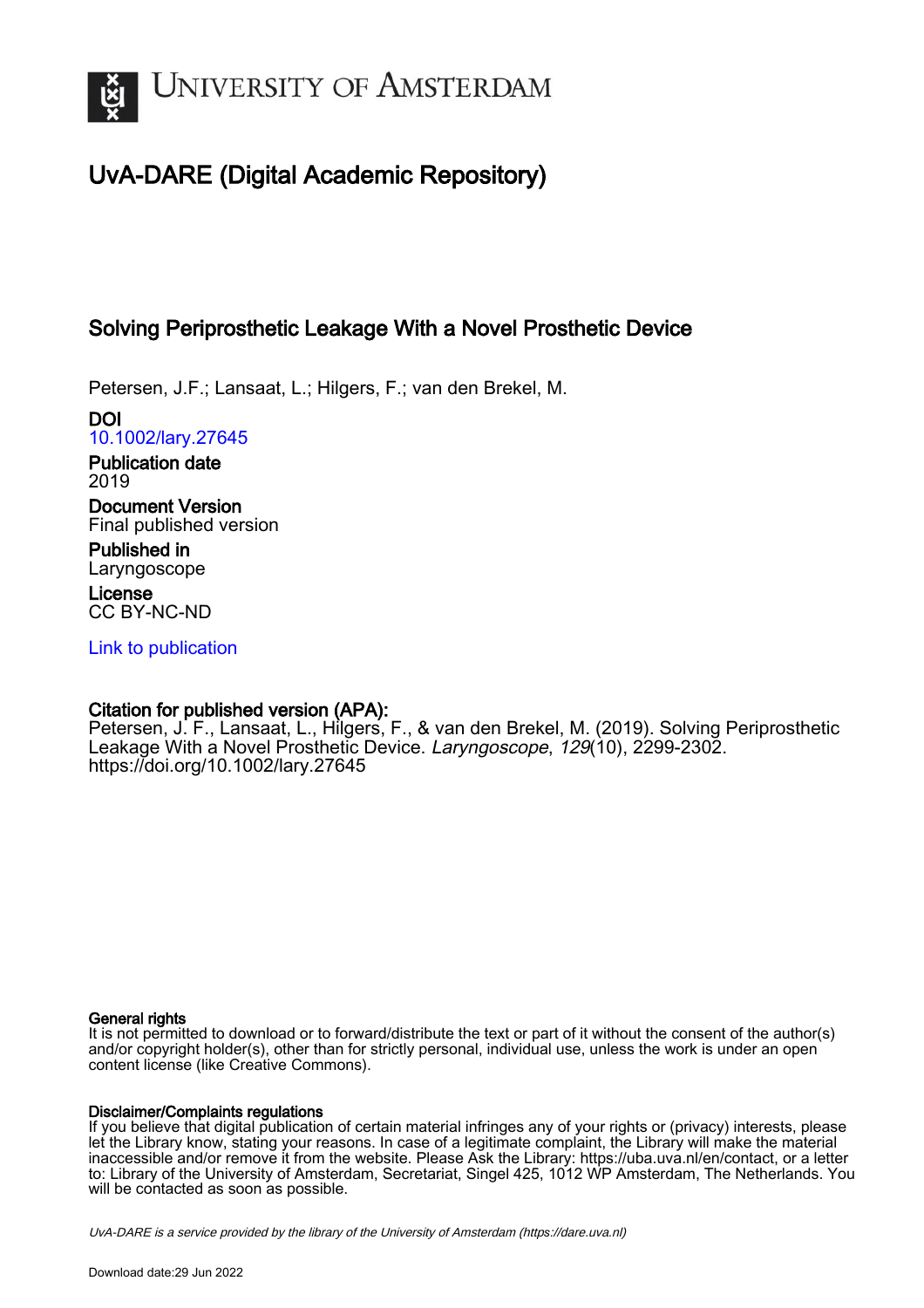## How I Do It

Check for updates

# Solving Periprosthetic Leakage With a Novel Prosthetic Device

Japke F. Petersen, MD <sup>®</sup>[;](https://orcid.org/0000-0002-1766-1732) Liset Lansaat, Msc; Frans Hilgers, MD, PhD; Michiel van den Brekel, MD, PhD

#### INTRODUCTION

Total laryngectomy (TL) is still an indispensable surgical procedure for advanced and recurrent larynx and hypopharynx cancer. Tracheoesophageal prosthetic voice rehabilitation is the method of choice for restoring oral communication in most Western countries, with success rates of around 90%.<sup>1</sup> However, with an increasing rate of salvage TLs performed after failed chemo(radiotherapy), more attention is needed to maintain durable results.

Voice prostheses (VPs) have a median device lifetime of around 2 to 3 months, and the main indication for replacement is transprosthetic leakage, which is solvable by replacing the  $VP^{2-\bar{4}}$  Recurrent periprosthetic leakage is, however, a problem requiring more attention.<sup>3–6</sup> It can be caused by normal gradual subsiding of postsurgical edema, making the VP too long and thereby permitting periprosthetic leakage, which is solvable by downsizing the VP.1 Later in time, comorbidities such as gastric reflux, local infection, radiation effects, or recurrence of tumor can have a profound effect on the surrounding tissue. This can lead to atrophy and/or widening of the tracheoesophageal puncture (TEP) tract, also resulting in periprosthetic leakage. $6,7$ Therefore, comorbidities such as reflux first should be treated adequately when possible in order to prevent periprosthetic leakage on the long term.

Often, the easiest short-term solution is placing a thin silicone washer on the tracheal side of the VP if the VP is still functioning properly. This is a simple, effective, and cheap solution because there is no need to replace the

DOI: 10.1002/lary.27645

current VP. It is, however, obvious that in case of periprosthetic leakage the fluids originate from the esophageal side. A washer on that side is more effective than a washer on the tracheal side; otherwise, the fluids are still able to penetrate the TEP tract up to the tracheal side. However, this means replacement of the VP and thus higher costs. Patients known with recurrent periprosthetic leakage could benefit from instantly placing a VP with an enlarged esophageal flange. Thus, a new VP with an extraesophageal flange (Provox Vega XtraSeal [PVX], Atos Medical, Hörby, Sweden) was developed, which we tested at our institute.

#### MATERIALS AND METHODS

We performed a prospective evaluation on the efficacy, satisfaction, and ease of placement of the PVX among a consecutive cohort of patients seen in the outpatient clinic with periprosthetic leakage. After placement of the PVX, patients and physicians were asked to fill in a study-specific questionnaire regarding the satisfaction of (placement of ) the PVX with regard to the handling of the insertion device and the procedure. Patients were excluded from follow-up (FU) if they had received two successive VPs other than a PVX.

#### Prosthesis

The PVX is an adjustment of the regular Provox Vega with an additional enlarged esophageal flange glued to the VP at the flange-shaft crossing (see Figure 1). The flange is angled, thin, and flexible, which should enhance its adherence to the surface around the TEP-tract to prevent leakage around the VP. The prosthesis is inserted with the regular insertion device, with special attention to the proper unfolding of the enlarged esophageal flange by inserting the entire VP into the esophagus (overshooting) and pulling the tracheal flange back in position.

#### **Statistics**

Descriptive statistics were used to report patient characteristics and Kaplan-Meier analysis to assess device lifetime. All analyses were done in SPSS Statistics 20.0 (IBM Corp., Armonk, NY).

This study does not fall under the scope of the Medical Research Involving Human Subjects Act, which was confirmed by the institutional review board (MREC16.1202).

#### RESULTS

We included 13 patients (85% male). The mean age at TL was 59 years, and median FU after TL was 117 months (see Table I).

Correction added on November 4, 2019, after first online publication: The copyright line for this article was changed in this PDF.

This is an open access article under the terms of the [Creative](http://creativecommons.org/licenses/by-nc-nd/4.0/) [Commons Attribution-NonCommercial-NoDerivs](http://creativecommons.org/licenses/by-nc-nd/4.0/) License, which permits use and distribution in any medium, provided the original work is properly cited, the use is non-commercial and no modifications or adaptations are made.

From the Department of Head and Neck Oncology and Surgery, The Netherlands Cancer Institute (J.F.P., L.L., F.H., M.vdB.); the Institute of Phonetic Sciences-Amsterdam Center of Language and Communication, University of Amsterdam (F.H., M.vdB.); and the Department of Oral and Maxillofacial Surgery, Academic Medical Center (M.vdB.), Amsterdam, The Netherlands.

Editor's Note: This Manuscript was accepted for publication on September 4, 2018.

The Netherlands Cancer Institute receives a research grant from Atos Medical, Sweden, which contributes to the existing infrastructure for health-related quality-of-life research of the Department of Head and Neck Oncology and Surgery. The authors have no other funding, financial relationships, or conflicts of interest to disclose.

Send correspondence to J.F. Petersen, MD, Plesmanlaan 121, 1066 CX Amsterdam, The Netherlands. E-mail: [m.petersen@nki.nl](mailto:m.petersen@nki.nl)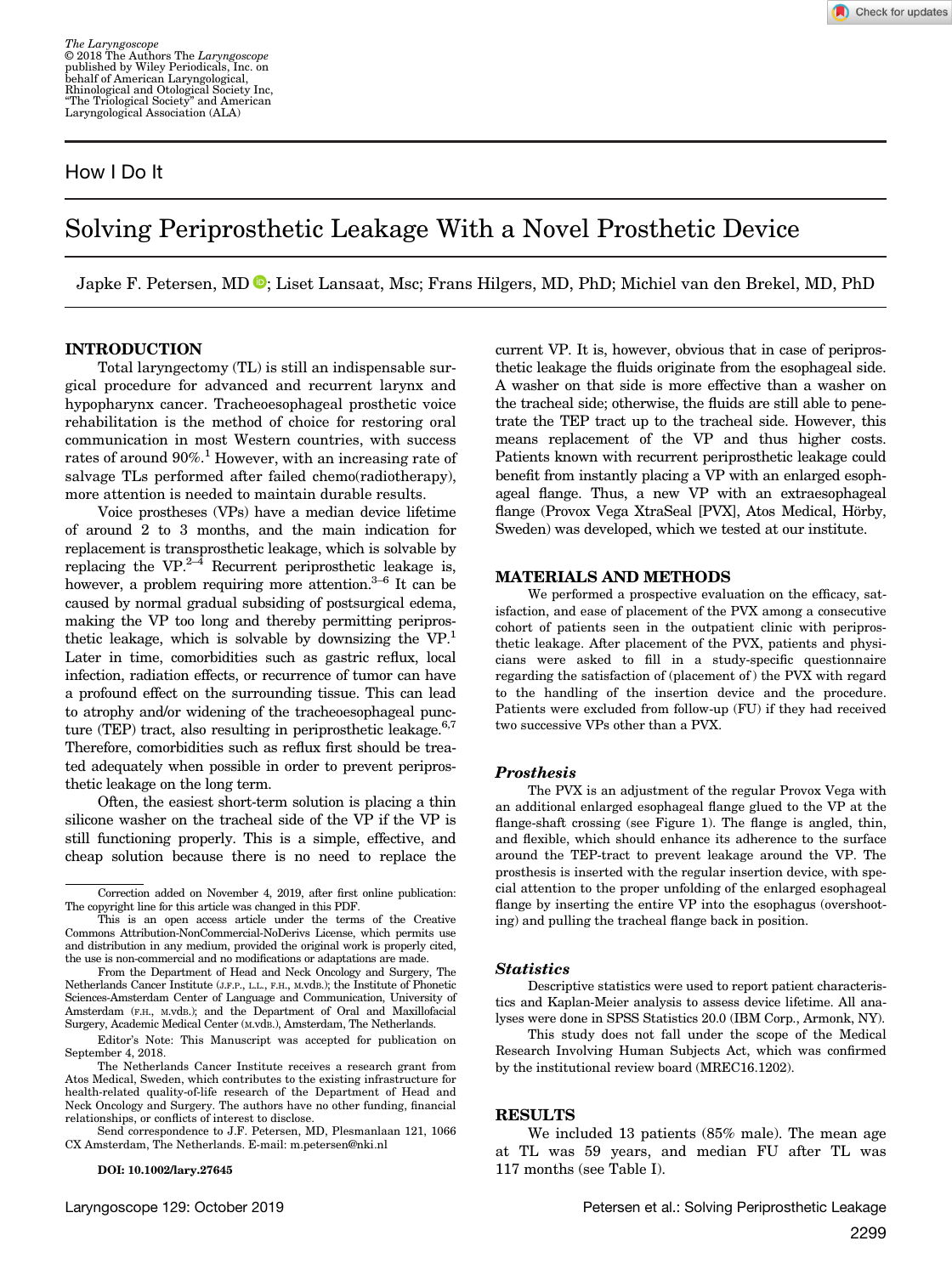

Fig. 1. Schematic drawing and actual photo of the Provox Vega XtraSeal (Atos Medical, Hörby, Sweden) showing (A) the location of the normal esophageal flange, (B) the extra thin, angled esophageal flange, (C) and the tracheal flange. [Color figure can be viewed in the online issue, which is available at [www.laryngoscope.com.](www.laryngoscope.com)]

The reason for placement of the first PVX in each patient was periprosthetic leakage  $(n = 11)$ , a too wide TEP tract  $(n = 1)$ , or a lost VP  $(n = 1)$ . These latter two replacements were performed in two patients who were known with recurrent leakage around the VP and were therefore included in this study. In these 13 patients, 26 PVXs were placed. Five patients received multiple PVXs during FU, with a maximum of seven PVXs in one patient (see Table II).

After replacement, the seal was checked by the patient drinking water. The seal was sufficient in 25 of 26 placements. In the remaining replacement, calcium hydroxyapatite (Radiesse; Merz Pharmaceuticals,

| TABLE I.<br><b>Patient Characteristics</b> |                |           |  |  |  |  |  |  |
|--------------------------------------------|----------------|-----------|--|--|--|--|--|--|
|                                            |                |           |  |  |  |  |  |  |
| Gender                                     |                |           |  |  |  |  |  |  |
| Male                                       | 11             | 85%       |  |  |  |  |  |  |
| Female                                     | 2              | 15%       |  |  |  |  |  |  |
| Mean age at TL (range)                     | 59             | $40 - 79$ |  |  |  |  |  |  |
| Median FU in months* (range)               | 117            | $7 - 227$ |  |  |  |  |  |  |
| Indication TL                              |                |           |  |  |  |  |  |  |
| Primary                                    | 5              | 39%       |  |  |  |  |  |  |
| Salvage                                    | 5              | 39%       |  |  |  |  |  |  |
| Dysfunctional                              | 2              | 15%       |  |  |  |  |  |  |
| Second primary                             | 1              | 8%        |  |  |  |  |  |  |
| Origin tumor                               |                |           |  |  |  |  |  |  |
| Larynx                                     | 10             | 77%       |  |  |  |  |  |  |
| Hypopharynx                                | 1              | 8%        |  |  |  |  |  |  |
| Other                                      | $\overline{2}$ | 15%       |  |  |  |  |  |  |

\*FU in months was calculated from date of TL to date of removal of final VP.

 $FU =$  follow-up;  $TL =$  total laryngectomy;  $VP =$  voice prostheses.

Germany) was injected in the oval-shaped TEP-tract, which solved the persistent periprosthetic leakage.

Results from the study-specific questionnaire indicated that loading of the PVX in the insertion device went well in all cases except one, for which more force than usual was needed during the overshooting phase. All but one patient reported no difference in ease and discomfort during placement; this latter patient favored placement of the new VP.

#### Device Lifetime

The median device lifetime of the PVX was 68 days (95% CI 56–80). Median device lifetime of the former VP before placement of the first PVX was 38 days (95% CI 1–76). One patient died 3 days after placement of the PVX from a metastasized esophageal cancer. Former VPs led to aspiration problems; with the PVX, the patient was aspiration-free. A second patient with an irresectable tracheal recurrence also died with the third PVX in situ. The patient was free from periprosthetic leakage since insertion of the first PVX; the first two PVXs lasted 79 and 62 days, respectively.

#### Reason for Removal

The main reason for removal of the PVX was transprosthetic leakage in 50% (13 of 26), followed by leakage not otherwise specified in 15% (4 of 26), which probably all were cases of transprosthetic leakage. In one patient (4%) the PVX had to be removed because of periprosthetic leakage. See Table II for the other reasons. Two patients still had PVX in situ at last date of FU (June 2018), with device lifetime of 504 and 835 days, respectively. No adverse events occurred during the study period.

During FU, in seven patients the PVX was replaced with a Provox Vega, in three cases combined with a washer at the tracheal side. One patient went back to the usual ActiValve Light. The median in situ time of the subsequent non-PVX VP was 62 days. The reasons for removal of these non-PVX VPs were periprosthetic leakage  $(n = 3)$ , transprosthetic leakage  $(n = 3)$ , and surgical revision  $(n = 1)$ . Of the five remaining patients, two still had a PVX in situ at last date of FU; two died; and the TEP-tract was closed in one patient.

#### DISCUSSION

In this prospective evaluation of the PVX, we were able to test the device lifetime, efficacy, and ease of placement. The median device lifetime was 68 days, comparable to the median device lifetimes of the Provox2 (63 days) or Provox Vega (66 days), which we recently found in a consecutive cohort of patients for over 13 years and is in line with other literature. $2-4$  Only one PVX needed replacement due to periprosthetic leakage, although in one patient the reason for removal was unknown and in four patients the leakage problem was not otherwise specified.

A recent meta-analysis reported an average rate of 7.2% of patients suffering from an enlarged TEP tract and/or periprosthetic leakage.8 The most commonly used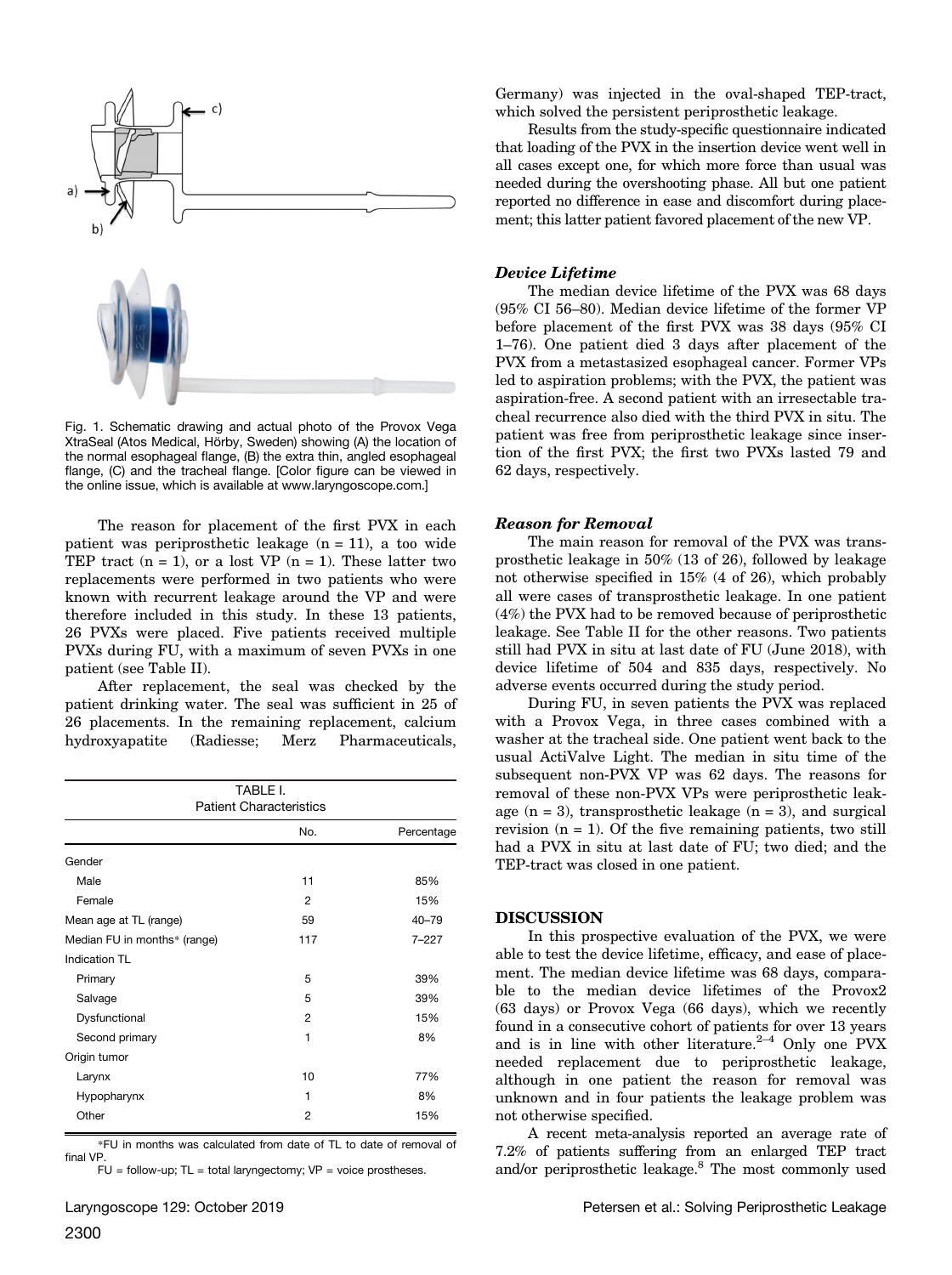|                |                             | Type                   | Size   | <b>DLT</b>     | Reason Removal | Size       | <b>DLT PVX</b> | Reason Removal    |
|----------------|-----------------------------|------------------------|--------|----------------|----------------|------------|----------------|-------------------|
| Pt             | <b>Indication TL</b>        | Old VP*                | Old VP | Old VP         | Old VP         | <b>PVX</b> | in Days        | <b>PVX</b>        |
| 1              | Salvage                     | <b>ActiValve Light</b> | 4,5    | 147            | PP leakage     | 10         | 3              | Pt died           |
| $\overline{c}$ | Second primary              | Vega                   | 8      | $\overline{7}$ | PP leakage     | 8          | 22             | TP leakage        |
| 3.1            | Salvage                     | Vega                   | 6      | 31             | PP leakage     | 8          | 68             | TP leakage        |
| 3.2            | Salvage                     | <b>PVX</b>             | 8      | <b>NA</b>      | TP leakage     | 8          | 44             | TP leakage        |
| 3.3            | Salvage                     | Vega                   | 8      | <b>NA</b>      | TP leakage     | 8          | 70             | Unknown           |
| 3.4            | Salvage                     | Vega                   | 8      | <b>NA</b>      | PP leakage     | 8          | 232            | Leakage NOS       |
| 3.5            | Salvage                     | <b>PVX</b>             | 8      | <b>NA</b>      | Leakage NOS    | 8          | 42             | TP leakage        |
| 3.6            | Salvage                     | <b>PVX</b>             | 8      | <b>NA</b>      | TP leakage     | 8          | 92             | TP leakage        |
| 3.7            | Salvage                     | <b>PVX</b>             | 6      | <b>NA</b>      | TP leakage     | 6          | 27             | TP leakage        |
| 3.8            | Salvage                     | <b>PVX</b>             | 8      | <b>NA</b>      | TP leakage     | 8          | 504            | NA, still in situ |
| 4.1            | Salvage                     | Vega + XtraFlange      | 10     | 105            | PP leakage     | 10         | 133            | TP leakage        |
| 4.2            | Salvage                     | <b>PVX</b>             | 10     | <b>NA</b>      | TP leakage     | 10         | 223            | TP leakage        |
| 4.3            | Salvage                     | <b>PVX</b>             | 10     | <b>NA</b>      | TP leakage     | 10         | 835            | NA, still in situ |
| 5              | DF larynx                   | Vega                   | 8      | 99             | PP leakage     | 8          | 34             | Leakage NOS       |
| 6.1            | Primary                     | Vega                   | 10     | 28             | PP leakage     | 10         | 63             | Leakage NOS       |
| 6.2            | Primary                     | <b>PVX</b>             | 10     | <b>NA</b>      | Leakage NOS    | 6          | 41             | Leakage NOS       |
| 7.1            | Salvage                     | Vega + XtraFlange      | 6      | 25             | PP leakage     | 6          | 79             | TP leakage        |
| 7.2            | Salvage                     | <b>PVX</b>             | 8      | <b>NA</b>      | Unknown        | 8          | 62             | TP leakage        |
| 7.3            | Salvage                     | <b>PVX</b>             | 8      | <b>NA</b>      | Unknown        | 8          | 39             | Pt died           |
| 8              | Salvage                     | Vega                   | 6      | 246            | PP leakage     | 6          | 91             | TP leakage        |
| 9              | Primary                     | Vega                   | 8      | 4              | VP lost        | 8          | 15             | PP leakage        |
| 10             | Primary                     | Vega                   | 8      | 38             | PP leakage     | 8          | 156            | TP leakage        |
| 11.1           | Primary                     | Vega                   | 8      | 20             | Wide TEP tract | 8          | 4              | VP lost           |
| 11.2           | Primary                     | <b>PVX</b>             | 8      | <b>NA</b>      | VP lost        | 8          | 28             | Surgical revision |
| 12             | <b>Dysfunctional larynx</b> | <b>ActiValve Light</b> | 8      | 60             | PP leakage     | 8          | 36             | TP leakage        |
| 13             | Primary                     | Vega                   | 8      | 222            | PP leakage     | 8          | 232            | Voice problems    |
|                |                             |                        |        |                |                |            |                |                   |

\*All VP used in this study are Atos Medical Products (Hörby, Sweden).

DF larynx = dysfunctional larynx; DLT = device lifetime; NOS = not otherwise specified; old VP = voice prostheses replaced with Provox Vega Xtra-Seal; PP leakage = periprosthetic leakage; Pt = patient; PVX = Provox Vega XtraSeal; TL = total laryngectomy; TP leakage = transprosthetic leakage; VP = voice prostheses.

treatments were temporary removal of the VP and injections at the TEP tract. Temporary removal and placement of a nasogastric feeding tube and cuffed canula is, however, quite cumbersome for the patient, and it might take several days before sufficient shrinkage is observed.<sup>8</sup> Placement of a silicone washer is usually an elegant and conservative solution to manage periprosthetic leakage, especially when the VP is still functioning properly.<sup>9</sup> If the insertion of a washer fails, other strategies such as injection of a filler-like hydroxy-apatite, fat, or collagen; the application of a purse string suture; or temporary removal of the VP to allow for shrinkage could be tried to prevent unwanted surgical closure of the TE fistula.

Earlier studies have reported success rates of 77% to 88% in managing periprosthetic leakage with an enlarged flange on the tracheal side. $6.9-11$  Kress et al. described 76 patients with periprosthetic leakage who were managed with custom fit VPs with an enlarged flange on the esophageal side and were highly successful  $(97\%)$ .<sup>12</sup> Choussy et al. evaluated 28 Blom-Singer large esophageal and tracheal flange VPs (InHealth technologies, Carpinteria, CA, USA) in 18 patients and reported success in all patients, with a median device lifetime of 70 days (range  $24-219$ ).<sup>13</sup> It indeed seems logical that an extra flange on the esophageal side is more successful than a flange on the tracheal side because it provides a better seal to the mucosa. However, a tracheal flange can be placed on an existing VP, whereas an esophageal flange usually necessitates replacement of the VP and thus higher costs.

Due to local reimbursement differences and costs of VPs in various countries, it is difficult to give exact numbers, but on average the costs of a Provox Vega combined with a silicone washer are quite comparable with that of a PVX, ranging from 90% to 110% of the costs of a PVX (communication by manufacturer, Atos Medical, Hörby, Sweden). If there is need for replacement of the VP, a washer on the esophageal side/PVX is most effective; however, if there is no need for replacement, a washer on the tracheal side is most cost-efficient.

#### **CONCLUSION**

With this prospective study, we have demonstrated that the new PVX adds a valuable new tool to solving